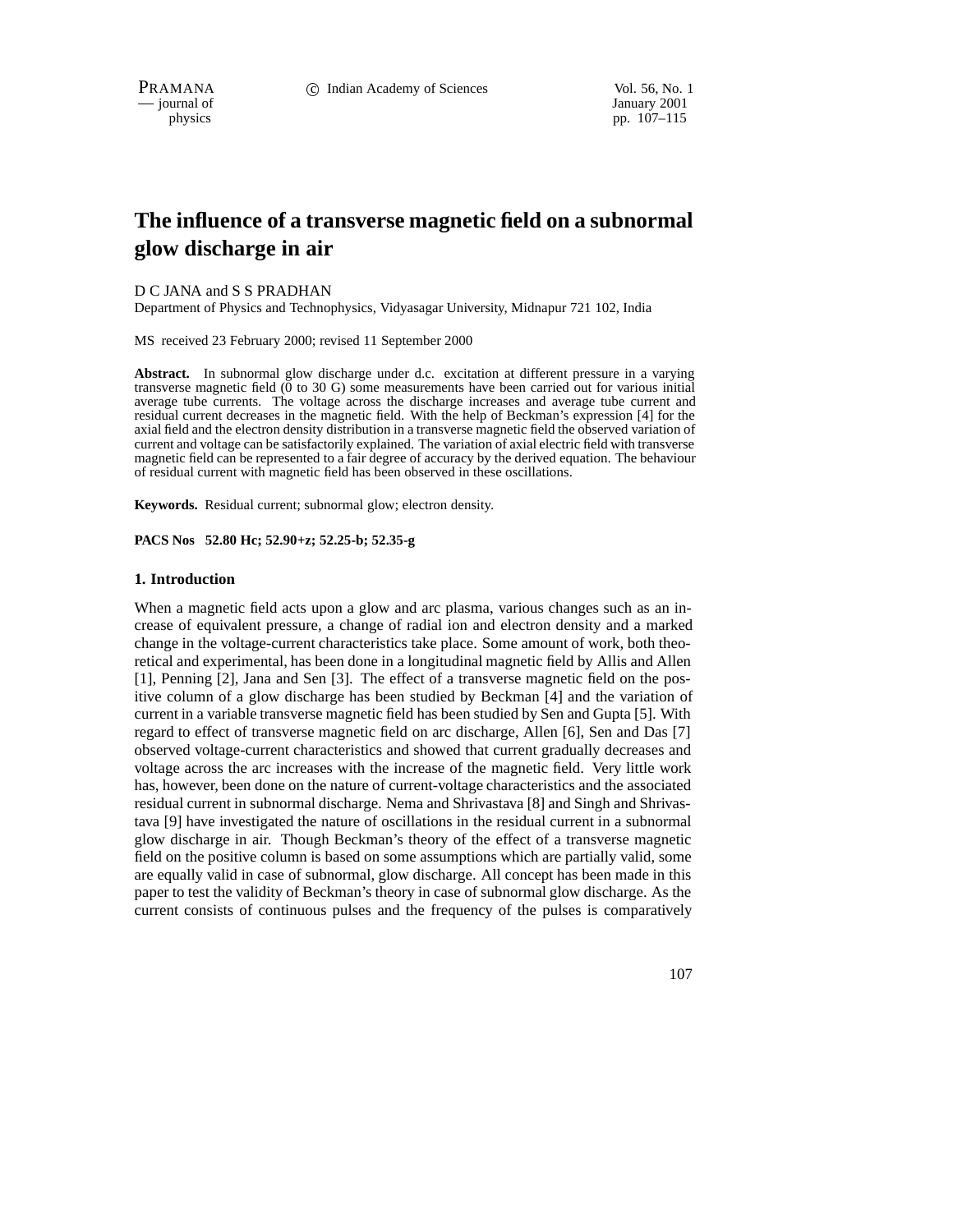



**Figure 1.** Experimental arrangements. **Figure 2.** Straight line trace sweeps of both the channel initially coincide.

larger, the current may be considered as continuous. When dark to glow discharge transition takes place, the density of plasma is increased to find the nature of variation and to find whether the theory is developed in case of low current discharge. Regarding this the variation of current and voltage in transverse magnetic field can be extended to similar variation in the theory of subnormal discharge. Therefore, the present investigation has been undertaken and the present paper reports the results in the case of subnormal discharge in air under a variable transverse magnetic field.

## **2. Experimental procedure**

Figure 1 shows the experimental arrangements. A d.c. source from a 1.5 kv regulated power supply with an insignificant ripple (of approximately 60 mv) was used to ionize the gas. The discharge tube was cylindrical of length 22 cm, diameter 4.0 cm and fitted with two internal electrodes (diameter 3 cm; separation between the electrodes 16.3 cm). The pressure was measured by a pirani vacuum gauge. The ballest resistor  $(1 \text{ M}\Omega)$  limited the discharge current and kept the HV unit within its current capacity. A 1  $\mathrm{k}\Omega$  resistor was connected between the discharge tube and earth to provide a signal to the oscilloscope. A current meter (sensitivity  $\pm 0.25 \mu A$ ) was connected to measure the average discharge current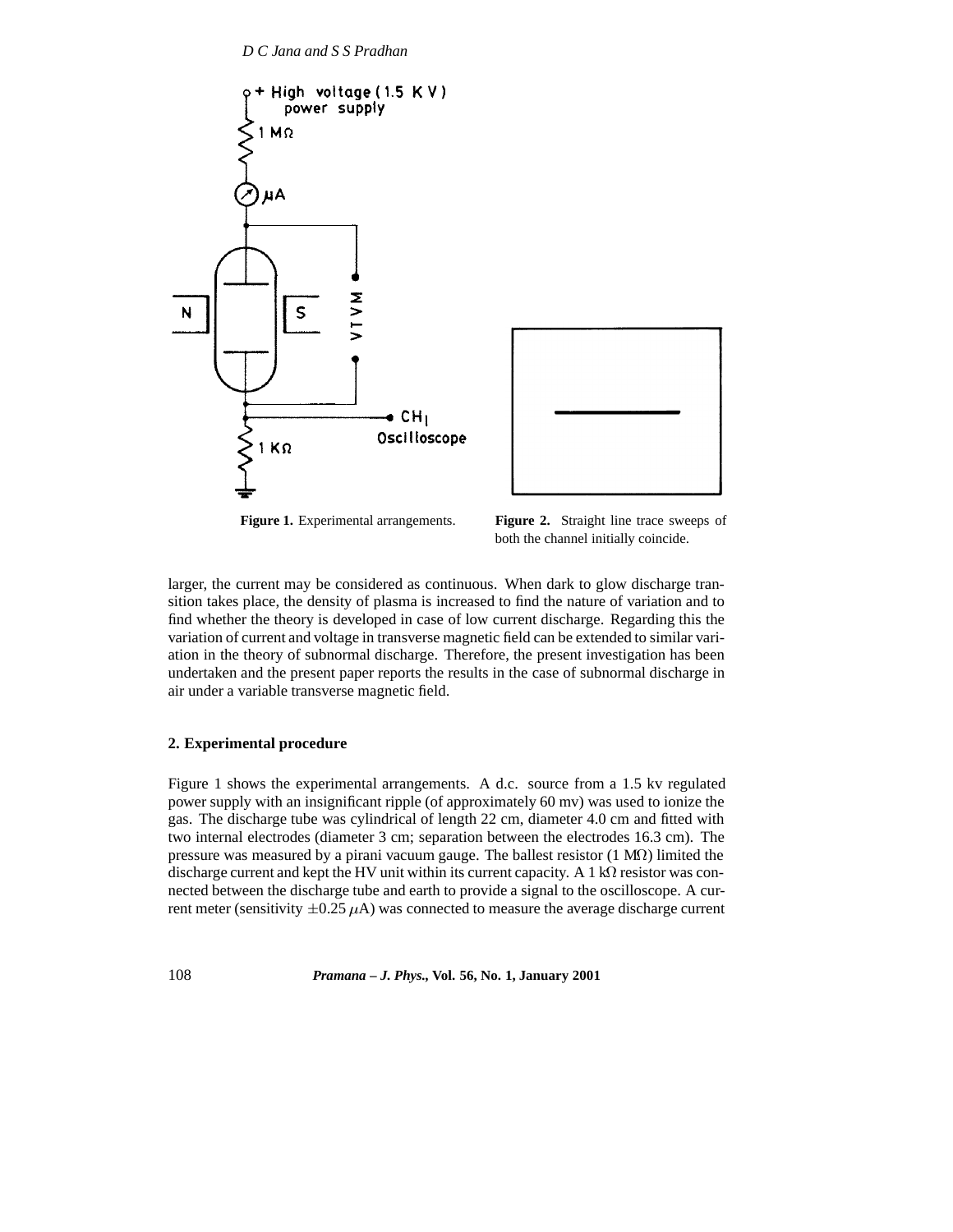| Current  | Corresponding magnetic field in Gauss (G) | Avg. magnetic |          |                   |          |          |                   |
|----------|-------------------------------------------|---------------|----------|-------------------|----------|----------|-------------------|
| in mA    | Along the length                          |               |          | Along the breadth |          |          | field Gauss $(G)$ |
|          | Left                                      | Centre        | Right    | Up                | Centre   | Down     |                   |
| $\Omega$ | $\Omega$                                  |               | $\Omega$ | $_{0}$            | $\Omega$ | $\Omega$ |                   |
| 50       | 6                                         | 6             | 6        | 6                 | 6        | 6        | 6                 |
| 100      | 13                                        | 13            | 13       | 13                | 13       | 13       | 13                |
| 150      | 20                                        | 20            | 20       | 20                | 20       | 20       | 20                |
| 200      | 27                                        | 27            | 27       | 27                | 27       | 27       | 27                |
| 250      | 34                                        | 34            | 34       | 34                | 34       | 34       | 34                |
| 300      | 40                                        | 40            | 40       | 40                | 40       | 40       | 40                |

**Table 1.** Separation between the pole pieces  $= 4.5$  cm; diameter of the pole pieces  $= 5$  cm.

in the circuit. Voltage from the HV unit was applied to the discharge tube and gradually increased till air in the tube broke down. The voltage across the electrodes has been noted with a VTVM (sensitivity  $\pm 3$  V). Both sweeps of the dual channel oscilloscope (Tektronix TDS 210) were initially made to overlap. The straight line trace, in figure 2 shows the position where sweeps of both the channels initially coincide. A transverse homogeneous magnetic field was provided by an electromagnet and extreme care was taken to ensure that the lines of force were perpendicular to the axis of the discharge tube. The field, variable from 0 to 30 G, was measured by a calibrated flux meter (sensitivity 2%).

To ascertain whether there is a variation of the applied magnetic field along the entire length of the discharge space, the field was measured at different points along the length and breadth of the pole pieces and was found to be uniform. The measured values of the magnetic field, in discharge space is entered in table 1. The signal from  $1 \text{ k}\Omega$  resistor was connected to one of the channels and is seen as pulsation in the oscillogram. The origin of these pulsations (oscillation) is found to have shifted upward from the initial position set before the signal is applied. The shift indicates the presence of a residual current. It is measured by Singh and Shrivastava [9] as

residual current(
$$
I_r
$$
) =  $\frac{\text{shift (cm) * sensitivity (V cm-1)}{\text{resistance}}$ .

Observations were made for initial currents of 100, 120 and 150  $\mu$ A. The transverse magnetic field supplied by a calibrated electromagnet was used and the pressure inside the discharge tube was 0.427 torr. Keeping the pressure constant, the magnetic field was varied and the corresponding current, voltage across the discharge tube and residual current has been noted for values of magnetic field varying between 0 to 30 G. The process was repeated starting with different initial currents.

## **3. Results and discussion**

The variation of average tube current and the corresponding voltage across the tube are plotted in figures 3 and 4 for initial tube current of 100  $\mu$ A, 120  $\mu$ A as two representative cases and data for 150  $\mu$ A is entered in table 2. It is observed that the current decreases

*Pramana – J. Phys.,* **Vol. 56, No. 1, January 2001** 109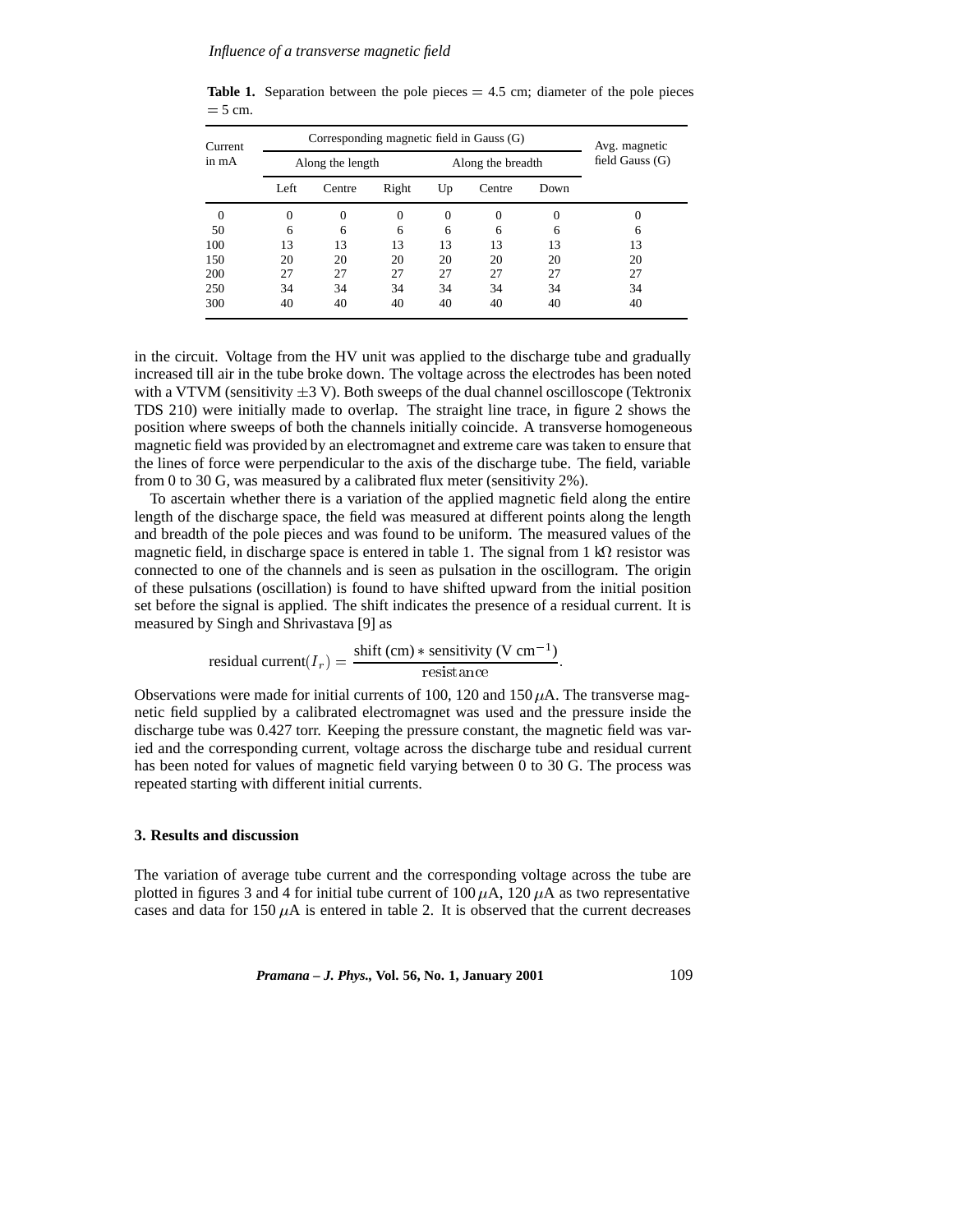

**Figure 3.** Variation of average tube current and axial voltage across the tube. Initial tube current 100  $\mu$ A.

gradually with the increase of the magnetic field and the voltage across the tube increases. The residual current has also been computed and the variation of  $I_r$  against the magnetic field has been observed and plotted in figure 5 for different values of initial current. It is observed that the residual current decreases with the increase of the magnetic field. A simple explanation of the observed results can be given. The tube is excited by a d.c. source of voltage  $E_{dc}$  in series with a resistance R. In the absence of the magnetic field, the voltage drop across the tube  $V_0 = E_{dc} - IR$ , where I is the initial current. Under the action of the transverse magnetic field, electrons are deviated from their straight line path and cannot contribute to the main current, which decreases. Hence, if  $V_H$  is the voltage drop across the tube in the presence of the magnetic field,  $V_H - V_0 = R(I - I_H)$  and as  $I_H$  is less than I, so  $V_H$  will be greater than  $V_0$ .

The effect of a transverse magnetic field on the positive column of a glow discharge has been investigated by Beckman [4]. He showed that the axial voltage increases in the presence of a magnetic field from E to  $E[\alpha + \beta^2/\alpha]^{1/2}$ , where

$$
\alpha = 1 - h^2 + h^4 \exp h^2 \int_h^\alpha \frac{\exp(-h)}{h} dh,
$$
  
\n
$$
\beta = \frac{h}{2} \sqrt{\pi} \left[ 1 - 2h^2 + 4h^3 \exp h^2 \int_h^\alpha \exp(-h^2) dh \right],
$$
  
\n
$$
h = \frac{eH\lambda}{m\omega},
$$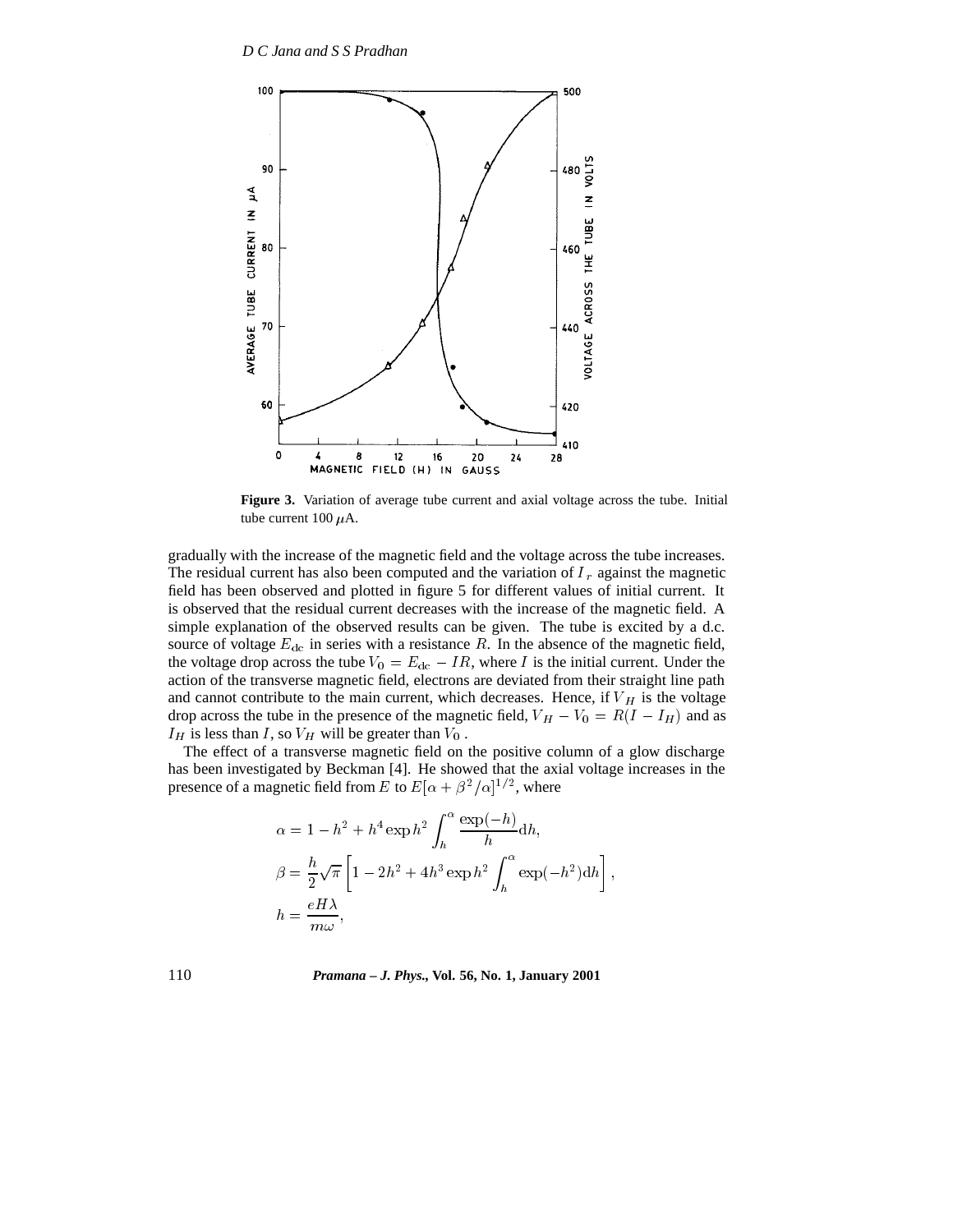

**Figure 4.** Variation of average tube current and axial voltage across the tube. Initial tube current 120  $\mu$ A.

| <b>Table 2.</b> Initial current 150 $\mu$ A. |  |  |  |  |
|----------------------------------------------|--|--|--|--|
|----------------------------------------------|--|--|--|--|

| Magnetic field<br>(G) | Average tube current<br>$(\mu A)$ | Voltage across the<br>tube $(V)$ |  |  |
|-----------------------|-----------------------------------|----------------------------------|--|--|
| 0                     | 150                               | 423                              |  |  |
| 11.0                  | 148                               | 429                              |  |  |
| 14.5                  | 142                               | 436                              |  |  |
| 17.5                  | 140                               | 442                              |  |  |
| 18.5                  | 137                               | 448                              |  |  |
| 21.0                  | 130                               | 461                              |  |  |
| 28.0                  | 100                               | 520                              |  |  |

where H is the magnetic field,  $\lambda$  the mean free path,  $\omega$  the most probable electronic speed.  $\omega^2 = 2kT_e/m$  and,

$$
h = 2eHh/mpv_r\sqrt{\pi}.
$$

<sup>L</sup> is the m.f.p of the electron in the gas at a pressure of 1 torr,

*Pramana – J. Phys.,* **Vol. 56, No. 1, January 2001** 111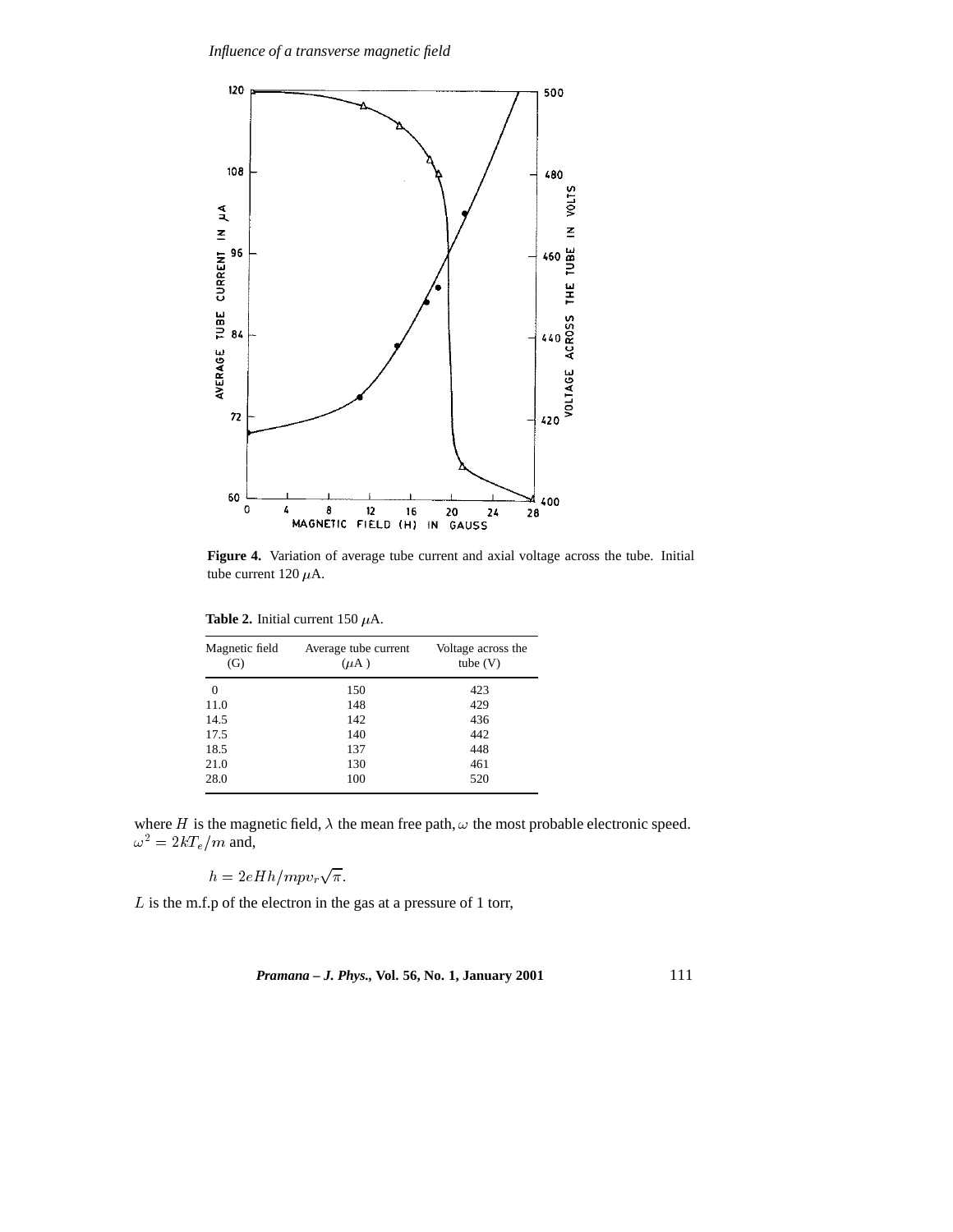

**Figure 5.** Variation of residual current with magnetic fields. Initial tube current (I) 90  $\mu$ A, (II) 150 $\mu$ A.

the contract of the contract of the contract of the contract of the contract of

 $V_r = \left[\delta \kappa I_e/m\pi\right]$ '.

As  $h$  is small for the values of magnetic field used in the experiment,

$$
\beta = \frac{h}{2}\sqrt{\pi} = \frac{eHL}{mv_r p} \quad \text{and} \quad \alpha = 1.
$$

Hence

$$
E_H = E[1 + \beta^2]^{1/2} = E\left[1 + C_1 \frac{H^2}{p^2}\right]^{1/2},
$$

where  $C_1$  is constant for a particular gas which is given by

$$
C_1 = \left(\frac{e}{m} \frac{L}{v_r}\right)^2.
$$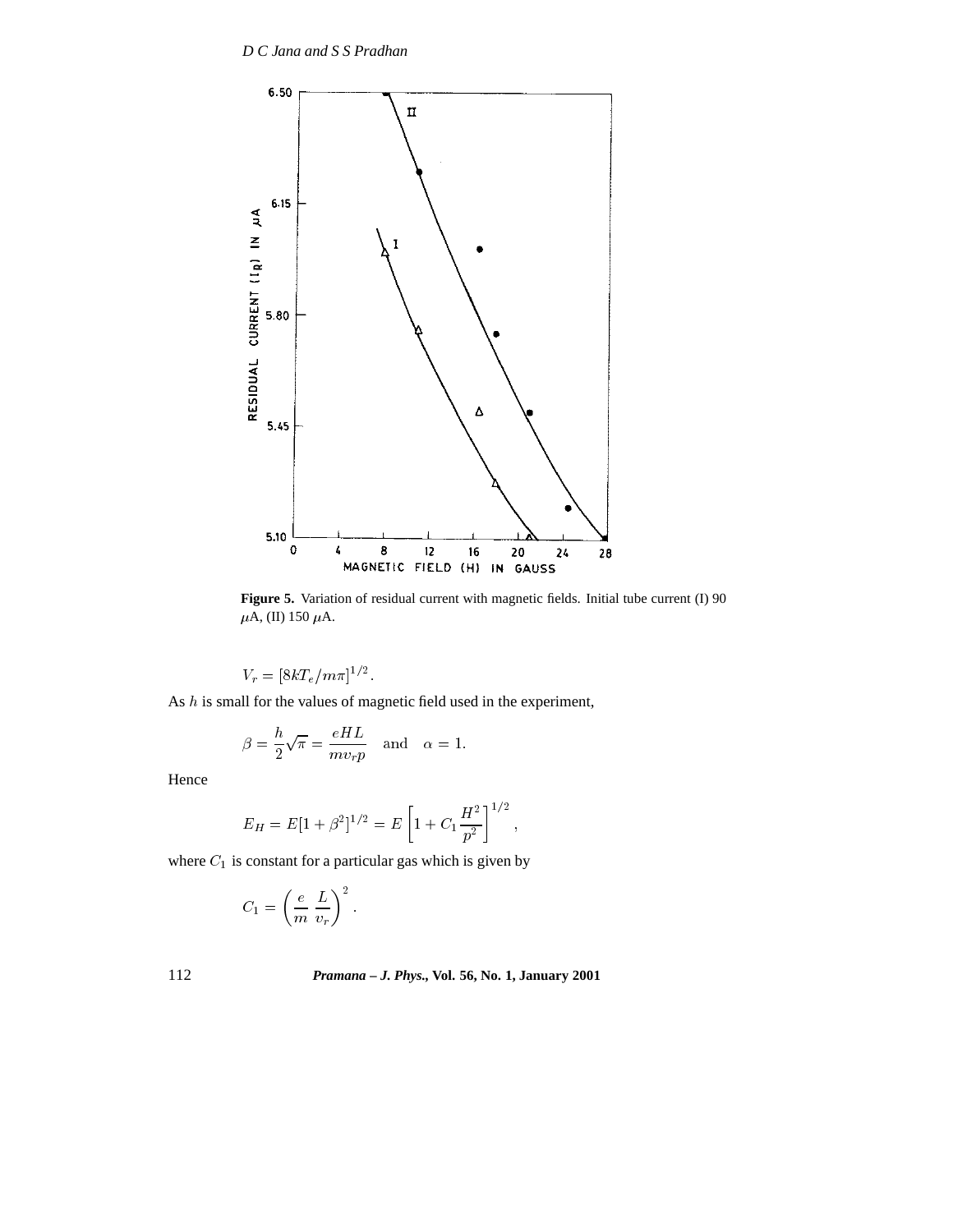

**Figure 6.** Variation of  $(E_H^2 - E^2)/E^2$  against  $H^2/P^2$ . Initial tube current (I) 100  $\mu$ A, (II) 120  $\mu$ A, (III) 150  $\mu$ A.

| Initial current $(\mu A)$ | G,                |
|---------------------------|-------------------|
| 100                       | $1.153 * 10^{-4}$ |
| 120                       | $1.000 * 10^{-4}$ |
| 150                       | $0.625 * 10^{-4}$ |

From eq. (2)

$$
(E_H^2 - E^2)/E^2 = C_1 \frac{H^2}{p^2}.
$$

As the pressure is kept constant, the variation of  $(E_H^2 - E^2)/E^2$  against  $H^2/P^2$  or against  $H<sup>2</sup>$  should be a straight line, and the slope of the curve should give the value of  $C<sub>1</sub>$ . The variation has been plotted in figure 6 for all the initial discharge currents and the curves are straight lines passing through the origin, which shows that the derived equation

$$
E_H = E \left( 1 + C_1 \frac{H^2}{p^2} \right)^{1/2}
$$

can represent to a fair degree of accuracy the variation of axial electric field with transverse magnetic field. It is evident from figure 6 that the points lie approximately on a straight line up to  $H/P = 10^2$  G/torr and beyond this there is a gradual diversion from straight line behaviour. The value of  $C_1$  as calculated from the curves for different initial currents has been entered in table 3. The value of  $C_1$  can also be calculated from known values of L and  $v_r$  for air and is  $0.152 * 10^{-4}$ , which agrees at least in order of magnitude with the

*Pramana – J. Phys.,* **Vol. 56, No. 1, January 2001** 113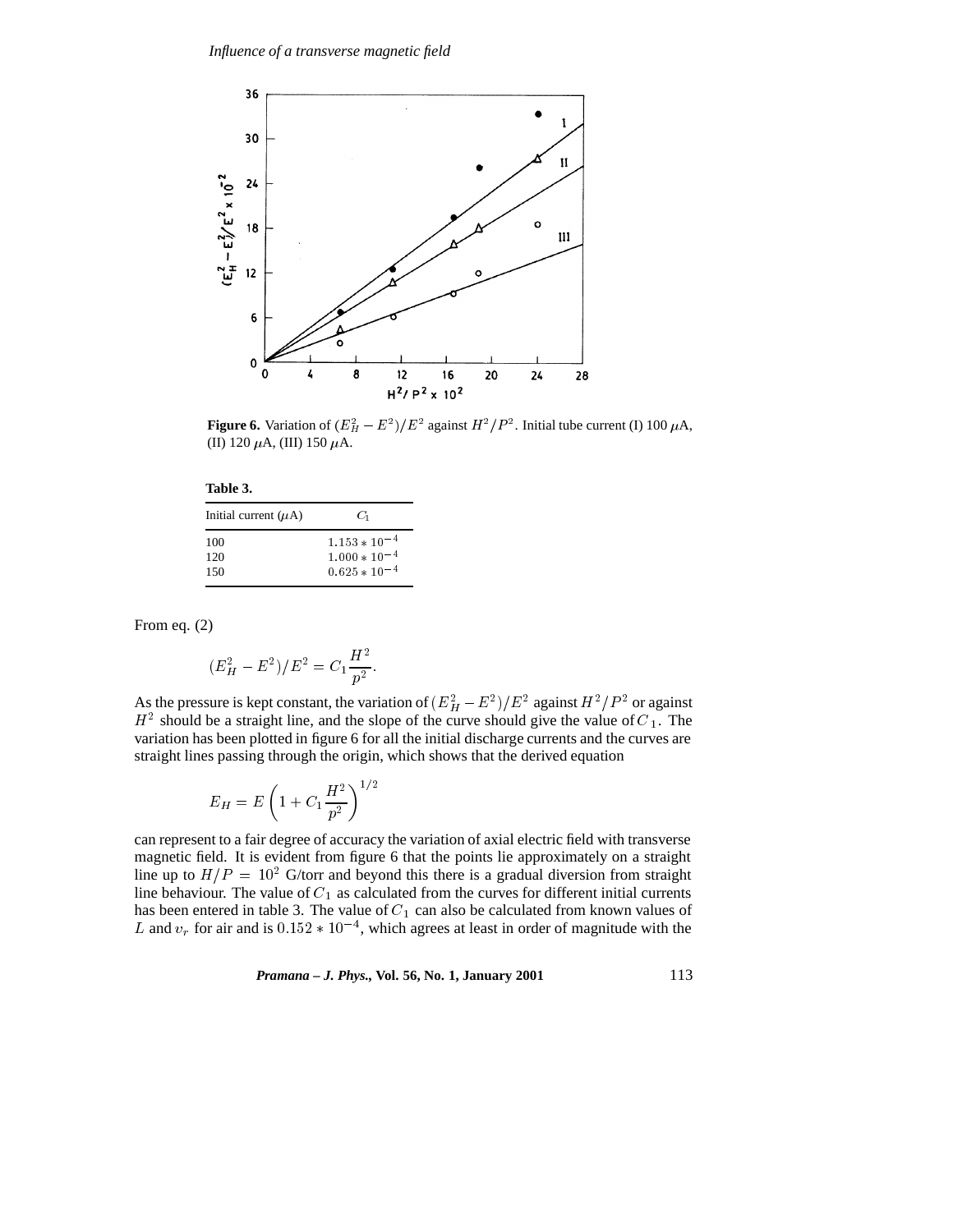values obtained here. Further, if  $I_r$  is the residual current in the absence of the magnetic field then in the presence of the magnetic field,

residual current 
$$
(I_{rH}) = \frac{\text{shift due to magnetic field (cm)} * \text{ sensitivity (V cm}^{-1})}{\text{resistance}}
$$

will decrease. In the subnormal glow region, the discharge consists of current pulses. These current pulses pass through the discharge tube in regular succession. During the passage of a current pulse there is a sudden increase in ionization of the gaseous medium. The ions and electrons thus created disappear soon after the pulse ceases; however, some ions and electrons still remain before the next pulse sets in. These remaining ions and electrons constitute the residual current. The presence of this current suggests that the discharge tube is not completely switched off between two successive pulses so far as the breakdown is concerned but a small amount of current always keeps flowing through it. At low average tube current, frequency of oscillations is low and the residual current is also low. At highest tube currents the frequency of oscillations increases, leaving a small time gap between successive pulses. This reduces the possibility of loss and the residual current thus increases with the increase in average tube current. The loss of ions and electrons between successive pulses can be attributed to processes such as ambipolar diffusion, volume recombination and attachment [10]. In the existing experimental conditions, ambipolar diffusion is likely to dominate. In the present study with transverse magnetic field the loss of ions is more prominent than that of electrons because the diffusion of ions is more than that of electrons and hence residual current with increasing transverse magnetic field decreases and also indicates the possibility of measuring the time needed for almost complete loss of ions and electrons created during the passage of a pulse. This may be possible by using a pulse generator of variable frequency as the source of excitation. It is expected that by decreasing the frequency of the pulse generator, the residual current will diminish. The frequency of the pulse generator corresponding to almost zero residual current can be used to find the characteristic loss time for ions and electrons under given experimental conditions.

#### **4. Conclusion**

It is observed that the discharge current decreases with increase of the transverse magnetic field and the results can be analytically explained by the Beckman theory. The values of  $C_1$ can be calculated and it agrees with the value obtained from kinetic theory. A qualitative explanation has been provided for the variation of the residual current with the transverse magnetic field.

## **Acknowledgements**

The authors are indebted to Prof. S N Sen for his valuable comments and suggestions for the preparation of the paper. One of the authors (SSP) thanks the Vidyasagar University for providing laboratory facilities and the authors are grateful to the UGC for financing the Minor Research Project.